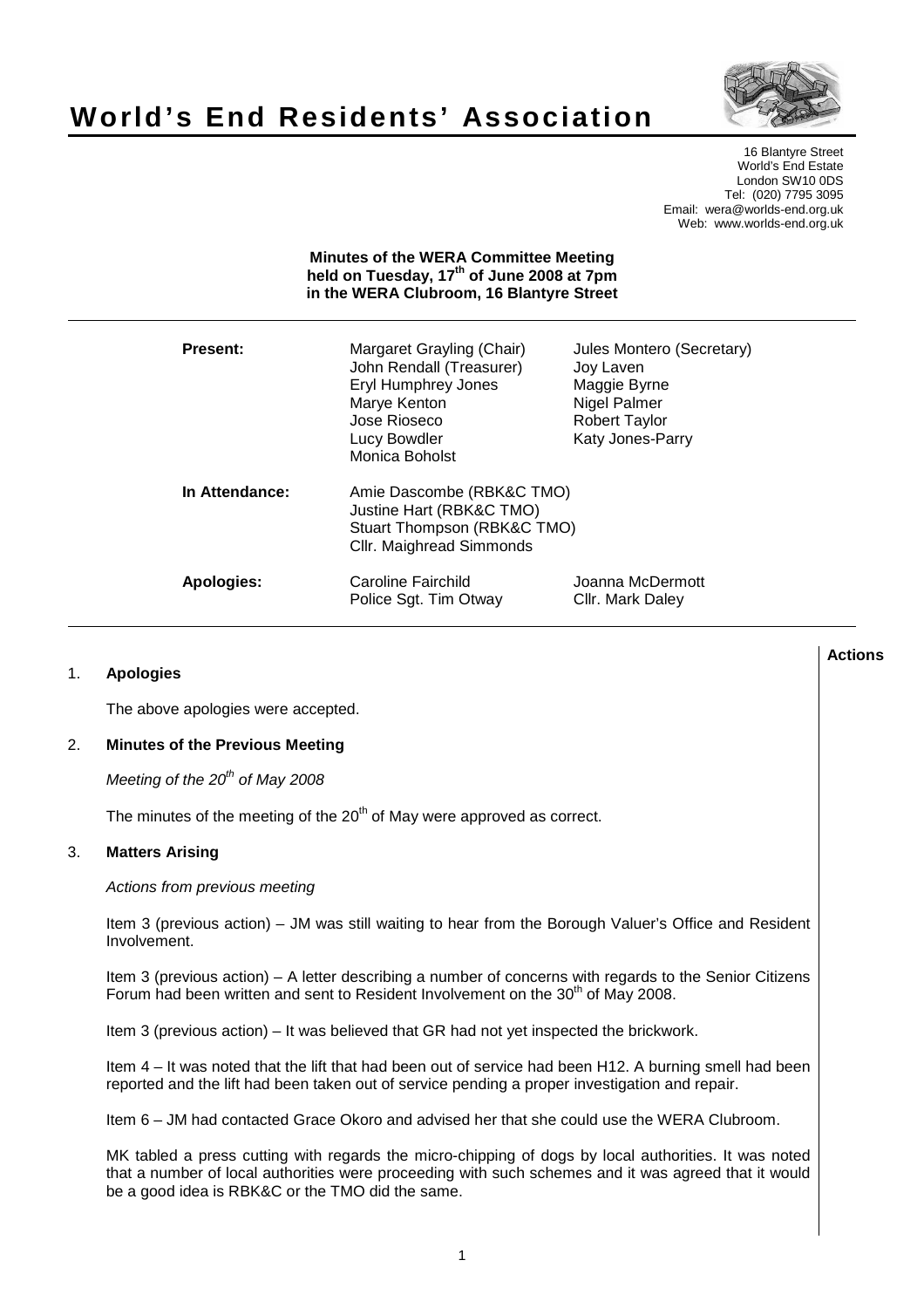# 4. **Estate Management Update**

#### Housing Management Restructuring

AD provided the meeting with a progress update on the Housing Management restructure. AD noted that some work was required to extend the Blantyre Centre Office and that this might result in the office having to remain closed for several weeks whilst the work was carried out. It was proposed that the TMO hold regular surgeries on the estate whilst the works were taking place and the WERA Clubroom was suggested as a possible venue, depending on availability.

AD stated that she expected to be wholly in situ as Area Housing Manager within the next weeks and advised members to forward all correspondence to her and copied to JH. Once both AD and JH were in post, JH would be the primary contact for all estate issues. AD stated that she had already met with Sgt. Otway to discuss issues around dogs and anti-social behaviour.

# Edith Yard Car Park

AD stated that she was aware of some concerns around the security of the Edith Yard car park. The question of whether all of the old fobs had all been de-activated when new fobs were issued to the car park's users was raised. AD would check.

It was noted that a number of legitimate car park users had been clamped by Wings recently. It was noted that some of these had managed to obtain a refund of the clamping release fee after pointing out that they were legitimate car park users but that they had simply not had their permits on display. It was noted that whilst all car park users were advised to display their parking permits many did not.

It was also noted that there were at least four abandoned cars in the car park, that despite numerous requests these had not yet been removed, and that they had been ignored by the clampers.

A query as to who was cleaning the car park and when was raised. AD would check.

AD

AD

## **Repairs**

It was noted that some repair work appeared to have been carried out to the tower block fire doors. Unfortunately the workmen had not matched the colour of the paint used during these repairs with the existing paintwork. EHJ and MG provided SD with examples.

It was noted that some work had recently been carried out to the drains on the walkway roofs. SD stated that the drains would be checked monthly until a maintenance programme was put in place. NP noted that there could be potential problems claiming on the buildings insurance if regular maintenance was not carried out. MG noted that an opportunity had been missed to remove rubbish and debris from the roofs.

SD stated that Dave Steppel had been investigating recent problems with the pumps in Blantyre Tower. The pumps had failed or had been switched off on several occasions in recent months resulting in a complete loss of the cold water supply to the block. When the water was turned back on, serious flooding had occurred, due to people leaving their taps on. SD stated that it was now believed that someone was breaking into the pump room and switching the pump off. It was suggested that this might be a resident carrying out works to their property. EHJ noted that the alarm did not appear to go off when the pump was switched off. SD stated that the alarm had been checked and found to be working properly. It was generally agreed that the security of the pump rooms had to be improved and it was suggested the TMO investigate the use of proper secure locks (rather than FB locks) and/or monitor the pump room with CCTV to prevent not only the loss of the water supply to the block but also the resulting potential for serious flooding.

EHJ noted the "bubbling" of a section of Triflex on Dartrey Walk (above the concierge office). SD stated that it would be repaired, but that he did not know when. JM noted that similar cases of bubbling had required the complete removal and re-laying of the affected section of Triflex.

SD went through a number of items that had been brought up during a recent repairs walkabout and provided updates. SD believed that all items had been dealt with. JM would forward a copy of the list of items to SD so that he could verify that was the case.

JM

JL queried the time taken to replace two broken panes of glass in the entrance door to Greaves Tower – the two broken panes were left in place with jagged bits of glass protruding, were within the reach of young children and had remained un-repaired for several days.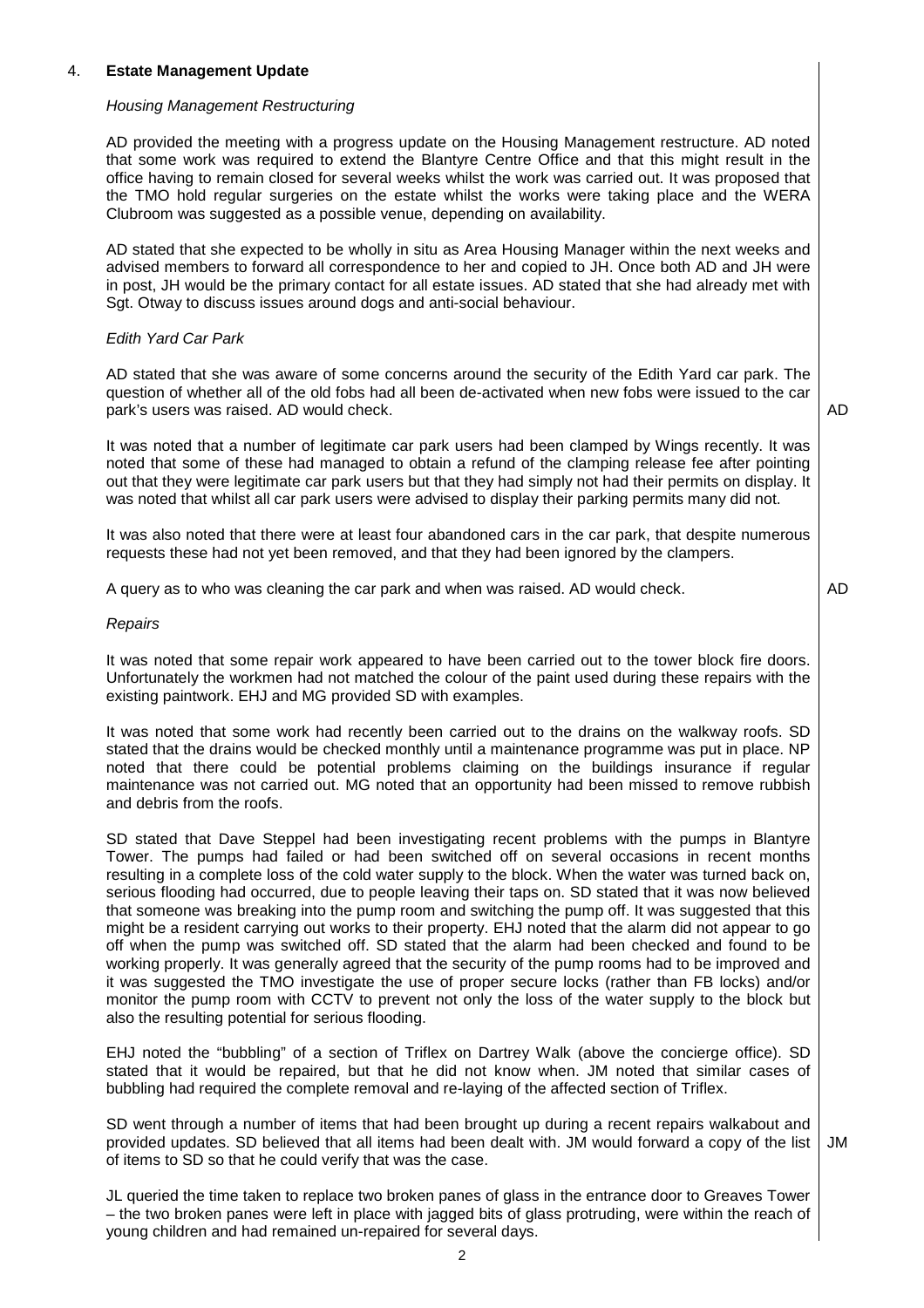# **Lifts**

MK noted that one of the handrails in lift H7 in Dartrey Tower had been removed. The incident should have been caught on CCTV. Approximate date and times were provided. Another incident where a motorbike had been brought into the building in one of the lifts was described. AD would check the CCTV.

AD

# 5. **Gardens**

EHJ tabled a number of papers with regards to a project in Shoreditch which she believed might also be implemented on World's End. A discussion took place. It was decided that flyers should be delivered to all households to gauge whether there was sufficient support.

It was noted that Terry Guppy was currently waiting for JM to confirm the design of the seat for the ground floor play area below Blantyre Tower. JM would do so.

JM

It was noted that negotiations were currently taking place between the TMO and the contractor that had refurbished Flashpoint with regards to the planting that would be carried out behind Flashpoint.

Amy, Justine and Stuart then left the meeting.

# 6. **Meetings Attended**

## Piazza

NP gave the meeting an update from the Friends of World's End Place. NP noted that the planning application for the Farmers Market had been delayed by the Council – the Planning Department had not dealt with the application promptly – and that, as a result there was a risk that the proposal might flounder.

**Update:** shortly after the meeting a letter was received from the Council's Planning Department indicating that the application had been withdrawn by the Council(!)

It was noted that the "Sonic Garden" was to be installed on the Piazza the following weekend.

It was noted that the problems with the lights in the Piazza were still ongoing.

## **Heliport**

EHJ had attended a meeting with regards to the heliport in Battersea. A number of documents were tabled. EHJ asked anyone wishing to comment or complain about the heliport should use the contact details provided.

## Stock Options

Several members noted that a meeting with regards Stock Options had taken place in the clubroom on the 12<sup>th</sup> of May with a very small group of invitees. It was noted that MK had attended three of these meetings. MK stated that she was unable to provide any information on the meeting or what had transpired. Several members stated that they did not believe this was satisfactory – that the Council/TMO was failing to consult all residents equally and properly and that any kind of "secrecy" was unwarranted and unacceptable. Several members thought it suspicious that no RAs appeared to have been contacted with regards to, or invited to, these meetings.

# 7. **Upcoming Meetings**

JM drew the meeting's attention to the list of meetings on the back of the agenda.

## 8. **Any Other Business**

Several members noted recent articles in the local press with regards the "restructuring" of the TMO. Cllr. Simmonds noted that some work on the "constitutional reform" of the TMO was currently taking place and that members (and residents?) would be consulted on the resulting proposed changes. A question was asked as to whether any consultation was currently taking place and Cllr. Simmonds stated that she was not aware of any.